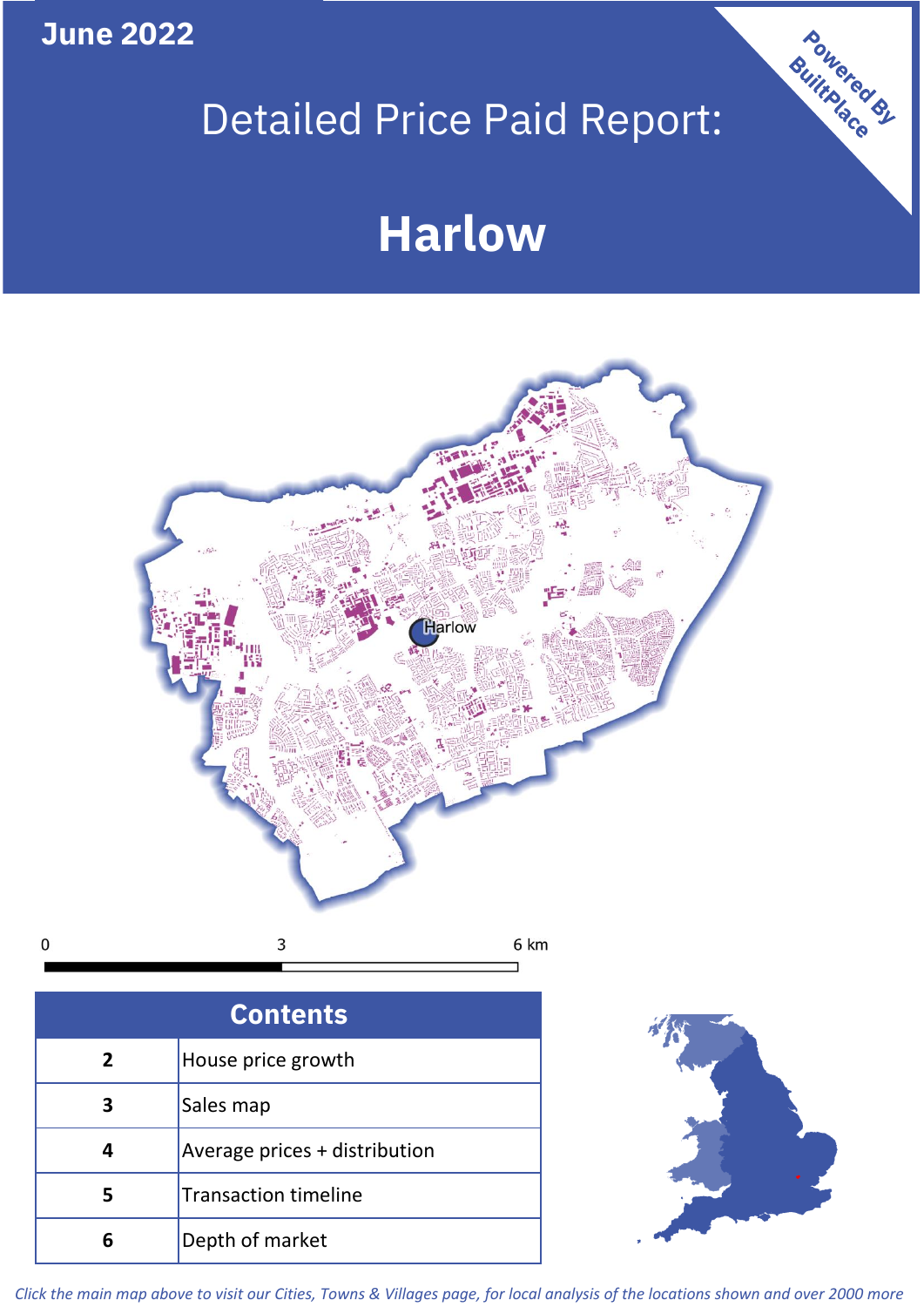### **Headline Data**

|                     | <b>Current level</b> | 3 month  | <b>Annual</b> | 5 year   | 10 year |
|---------------------|----------------------|----------|---------------|----------|---------|
| <b>House prices</b> | £324,563             | 3.5%     | 14.2%         | 21.5%    | 93.6%   |
| <b>Transactions</b> | 1,172                | $-11.3%$ | 13.9%         | $-13.3%$ | 33.8%   |

# **House Price Growth (April 2022 data)**

#### *Annual Change in House Prices*



House prices in Harlow grew by 14.2% in the 12 months to April 2022 (based on 3-month smoothed data). By comparison national house prices grew by 10.7% and prices in the East of England grew by 11.6% over the same period.

Harlow house prices are now 73.7% above their previous peak in 2007, compared to +64.9% for the East of England and +52.9% across England.



#### *Year-To-Date Change in House Prices, December to April*

Local prices have grown by 4.3% in 2022 so far, compared to growth of 1.8% over the same period last year.

#### *Source: OS OpenData; UK House Price Index (Contains HM Land Registry data © Crown copyright)*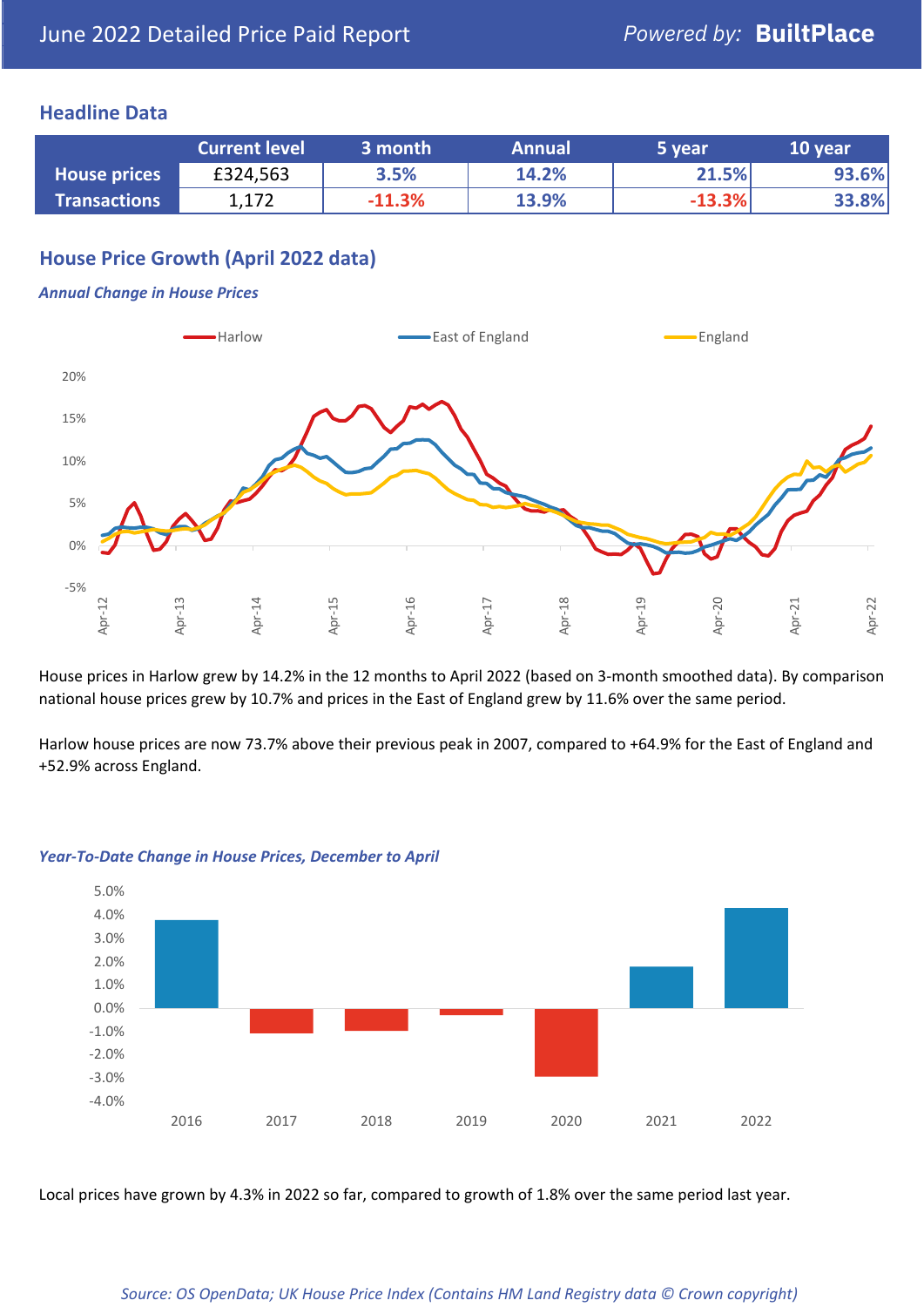# **House Price Map**

*12 months to April 2022*



*Each point is one postcode, coloured by the average value relative to all sales in this local authority (price bands are LA-specific quintiles).*

**Map Key**

| Min      | <b>Max</b> |                            |
|----------|------------|----------------------------|
| Up to    | £230,000   | 1st quintile / lowest 20%  |
| £230,000 | £282,000   | 2nd quintile               |
| £282,000 | £317,000   | 3rd quintile               |
| £317,000 | £378,000   | 4th quintile               |
| £378,000 | and over   | 5th quintile / highest 20% |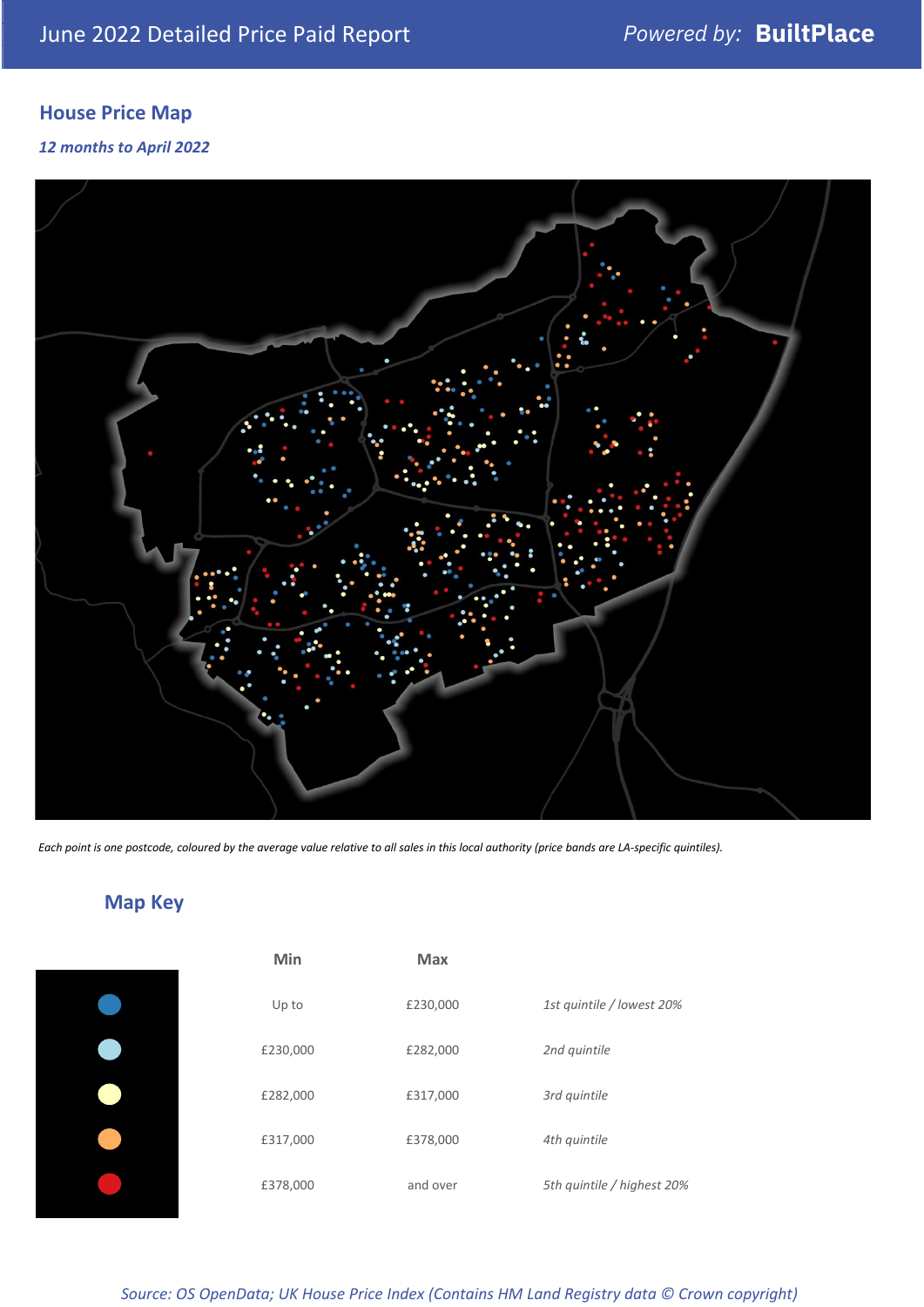# **Average House Price by Property Type**

#### *12 months to April 2022*



|                 | <b>New</b>           | <b>Second hand</b> |  |
|-----------------|----------------------|--------------------|--|
| <b>Flat</b>     | £238,495             | £194,780           |  |
| <b>Terraced</b> | No recorded<br>sales | £305,767           |  |
| Semi-detached   | No recorded<br>sales | £385,349           |  |
| <b>Detached</b> | No recorded<br>sales | £516,595           |  |

# **House Price Distribution by Year**

*All properties, by price band and calendar year (2020 = year to date)*

|                    | 1997 | 2002 | 2007 | 2012 | 2017 | 2019 | 2020 |
|--------------------|------|------|------|------|------|------|------|
| <b>Under £100k</b> | 84%  | 33%  | 5%   | 6%   | 0%   | 0%   | 1%   |
| £100-200k          | 15%  | 57%  | 68%  | 62%  | 16%  | 11%  | 15%  |
| E200-300k          | 0%   | 8%   | 20%  | 24%  | 45%  | 40%  | 27%  |
| £300-400k          | 0%   | 1%   | 5%   | 6%   | 22%  | 31%  | 41%  |
| £400-500k          | 0%   | 1%   | 2%   | 2%   | 11%  | 11%  | 7%   |
| <b>£500k-1m</b>    | 0%   | 0%   | 0%   | 0%   | 5%   | 6%   | 9%   |
| £1-2m              | 0%   | 0%   | 0%   | 0%   | 0%   | 0%   | 0%   |
| <b>Over £2m</b>    | 0%   | 0%   | 0%   | 0%   | 0%   | 0%   | 0%   |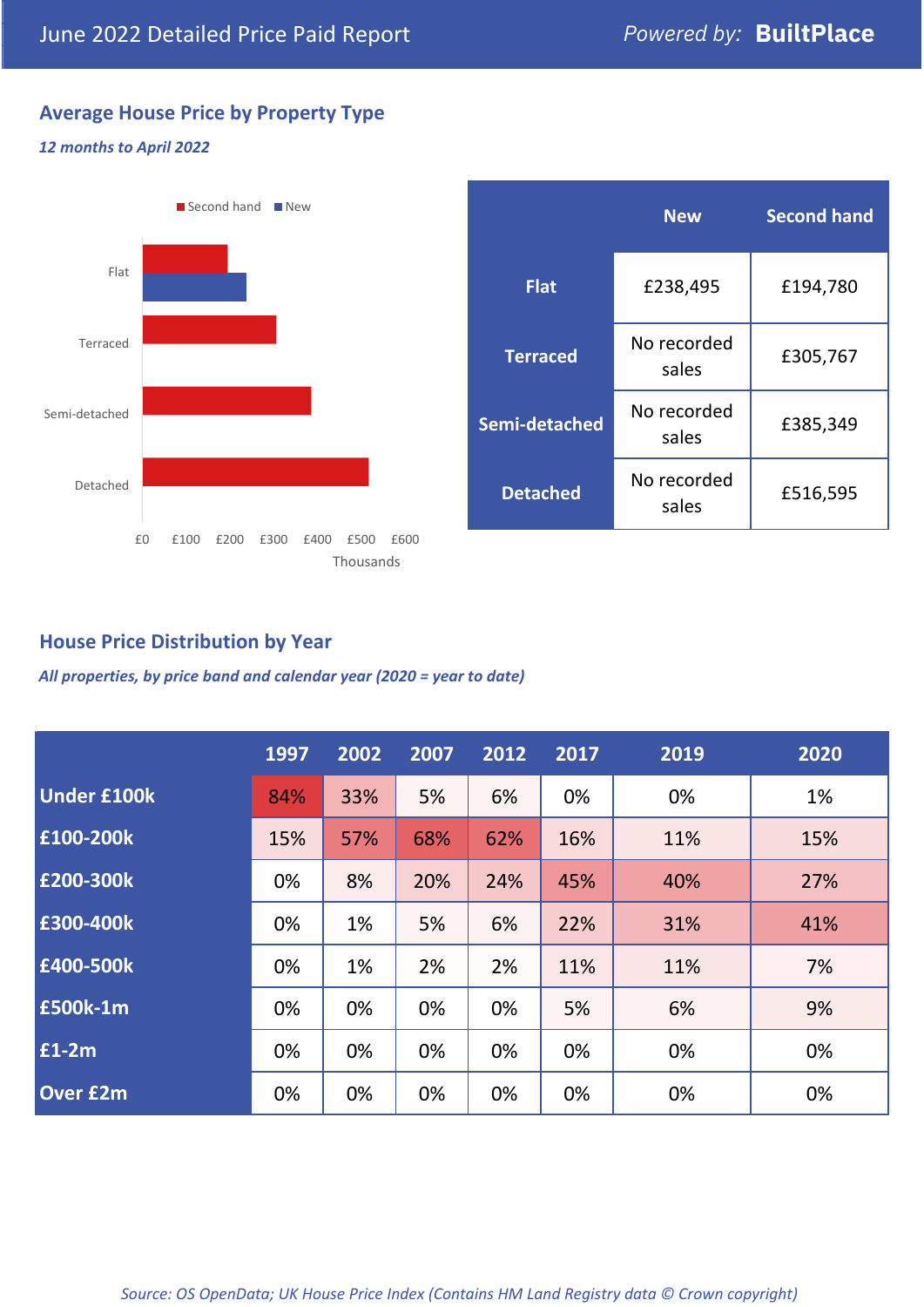# **Transactions (February 2022 data)**

*Annual Transactions, Indexed (2001-05 average = 100)*



There were 1,172 transactions in Harlow during the 12 months to February 2022. This is 63% of the average from 2001- 05 and suggests activity is significantly below pre-downturn levels.

Transactions in Harlow have fallen by 16.0% since 2014, compared to changes of -11.5% for East of England and -7.7% for England.



#### *Cash and New Build Sales as % of Total, by Year*

*Note: The data on this page EXCLUDES transactions identified as transfers under a power of sale/repossessions, buy-to-lets (where they can be identified by a mortgage), and transfers to non-private individuals - i.e. it comprises only Land Registry 'A' data.*